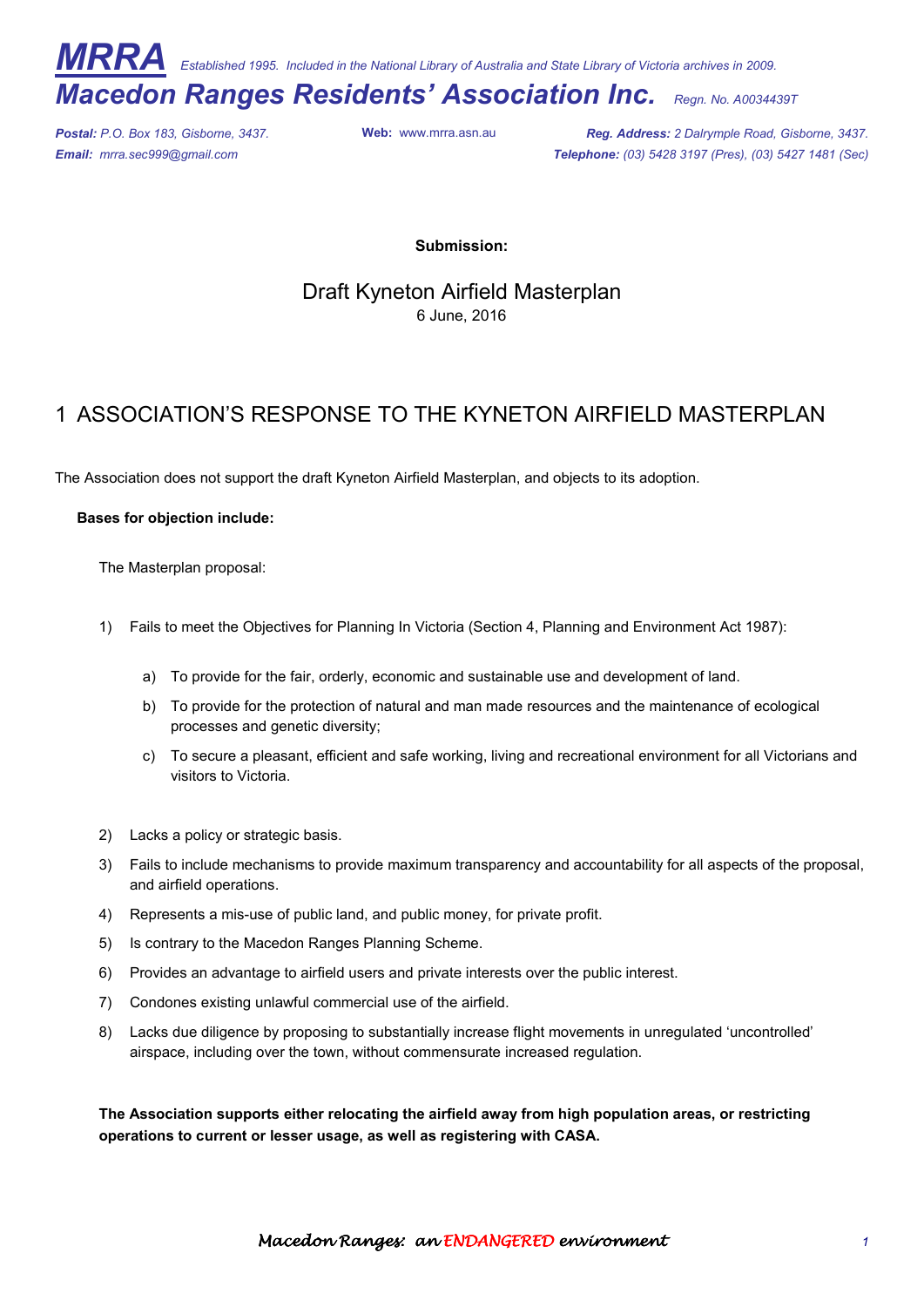## **MRRA**

|   |       | <b>TABLE OF CONTENTS</b> |  |
|---|-------|--------------------------|--|
| 1 |       |                          |  |
| 2 |       |                          |  |
| 3 |       |                          |  |
|   | 3.1   |                          |  |
|   | 3.2   |                          |  |
|   | 3.2.1 |                          |  |
|   | 3.2.2 |                          |  |
|   | 3.2.3 |                          |  |
|   | 3.2.4 |                          |  |
|   | 3.2.5 |                          |  |
| 4 |       |                          |  |
|   | 4.1   |                          |  |
|   | 4.2   |                          |  |
|   | 4.3   |                          |  |
|   | 4.3.1 |                          |  |
|   | 4.3.2 |                          |  |
|   | 4.4   |                          |  |
| 5 |       |                          |  |
|   | 5.1   |                          |  |
|   | 5.2   |                          |  |
| 6 |       |                          |  |
|   | 6.1   |                          |  |
|   | 6.1.1 |                          |  |
|   | 6.1.2 |                          |  |
|   | 6.2   |                          |  |
|   | 6.3   |                          |  |
|   | 6.3.1 |                          |  |
|   | 6.3.2 |                          |  |
|   | 6.3.3 |                          |  |
| 7 |       |                          |  |
|   | 7.1   |                          |  |
|   | 7.2   |                          |  |
|   | 7.3   |                          |  |
|   | 7.3.1 |                          |  |
|   | 7.3.2 |                          |  |
|   | 7.3.3 |                          |  |
| 8 |       |                          |  |
|   | 8.1   |                          |  |
|   | 8.2   |                          |  |
|   | 8.3   |                          |  |
|   | 8.4   |                          |  |
| 9 |       |                          |  |
|   | 9.1   |                          |  |
|   | 9.2   |                          |  |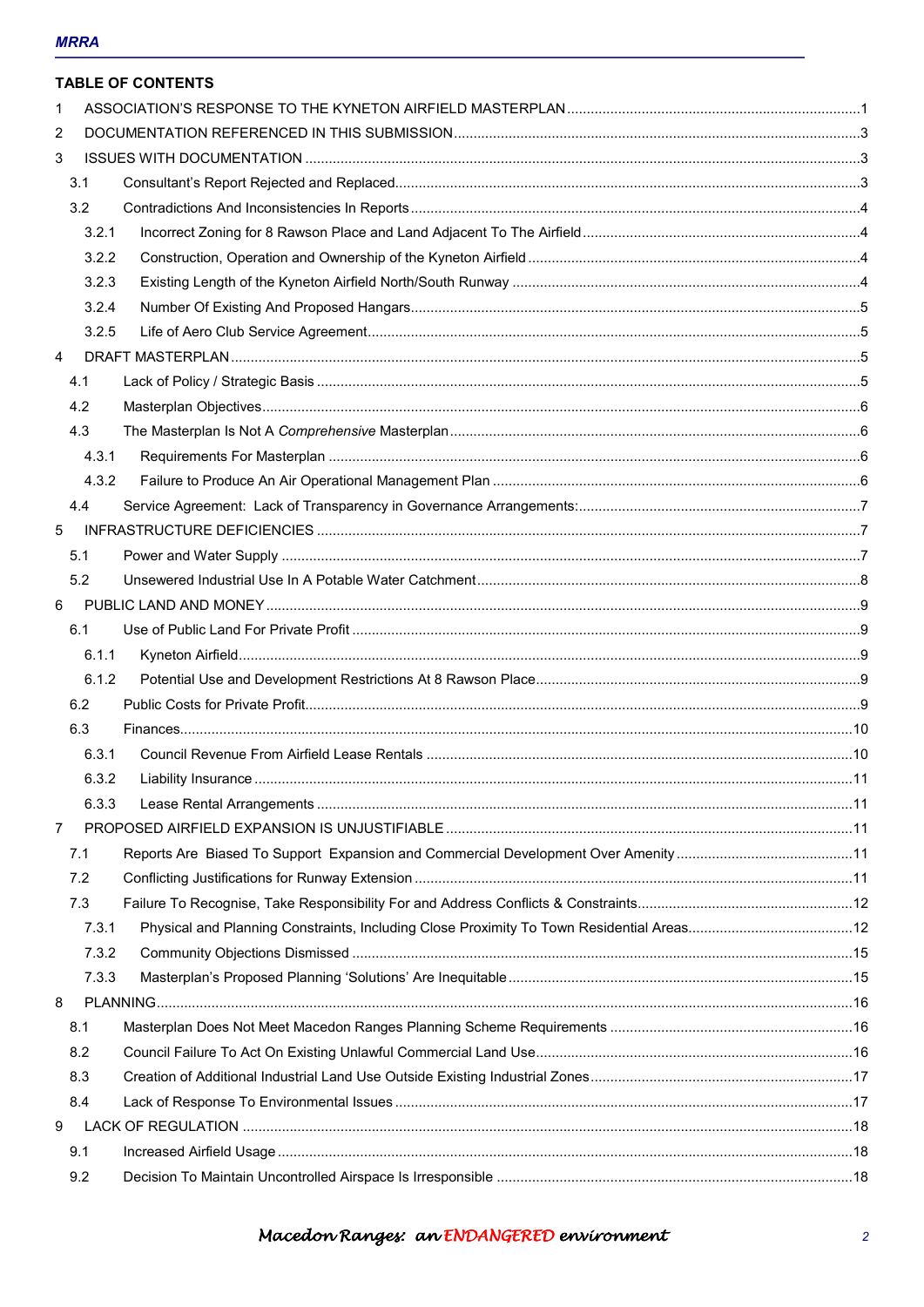## 2 DOCUMENTATION REFERENCED IN THIS SUBMISSION

In preparing this submission, the Association has referenced the following documents:

#### **22 February 2012:**

- a) Council meeting Notice Paper / Minutes
- b) Draft Macedon Ranges Shire *"Kyneton Airfield Future Directions Study"* February 2012, (Item AO2 Attachment 2) adopted for consultation. *Very limited consultation in preparation, targeted stakeholders only.*
- c) Draft Rehbein Airport Consulting *"Kyneton Airfield Opportunities and Constraints Study"*, 10 August 2011 (Item AO2 – Attachment 2). Rejected by Council officers as failing to include constraints and views of several stakeholders. Included in Notice Paper attachments for "*transparency and completeness*". <sup>1</sup>

#### **27 June 2012:**

- a) Council meeting Notice Paper / Minutes
- b) Draft Macedon Ranges Shire *"Kyneton Airfield Future Directions Study"* February 2012, (Item AO2 Attachment) adopted by Council.

#### **24 September 2014:**

- a) Council meeting Notice Paper / Minutes
- b) Tracked revision Essential Economics "*Kyneton Airfield Economic Opportunities Analysis"* August 2014 (Item PE1 Attachment 1) adopted by Council.
- c) Summary of submissions to *"Kyneton Airfield Economic Opportunities Analysis"* and Council responses (Item PE1 Attachment 2).

#### **2016:**

 $\overline{a}$ 

a) Draft Kyneton Airfield Masterplan 2016

## 3 ISSUES WITH DOCUMENTATION

## **3.1 Consultant's Report Rejected and Replaced**

Macedon Ranges Council officers rejected the draft "Kyneton Airfield Opportunities and Constraints Study", (Rehbein Airport Consulting, 10 August 2011) upon receipt, citing it *"focussed specifically on opportunities and did not specifically acknowledge any constraints, nor the views of several stakeholders."* 2 (Note: Chapter 5.0 of the Rehbeim study is titled "Constraints and Risks").

The study's brief called for *"limited stakeholder consultation with targeted stakeholders, with the intention of broad community consultation after Council were satisfied that the report was completed to Councils satisfaction."* 3 The study's Appendix A, Stakeholder Consultation Schedule, shows consultation appears to have consisted primarily (if not exclusively) of Aero Club and aircraft/aviation interests.

The "*Kyneton Airfield Future Directions Study"*, (prepared in-house by Macedon Ranges Council, February 2012), replaced the Rehbein study, apparently without further consultation prior to adoption by Council for exhibition.

*<sup>1</sup> Council officer report, 22/2/12, (Item AO2, page 46)* 

*<sup>2</sup> Page 3, Kyneton Airfield Future Directions Study February 2012* 

*<sup>3</sup> Page 3, Kyneton Airfield Future Directions Study February 2012*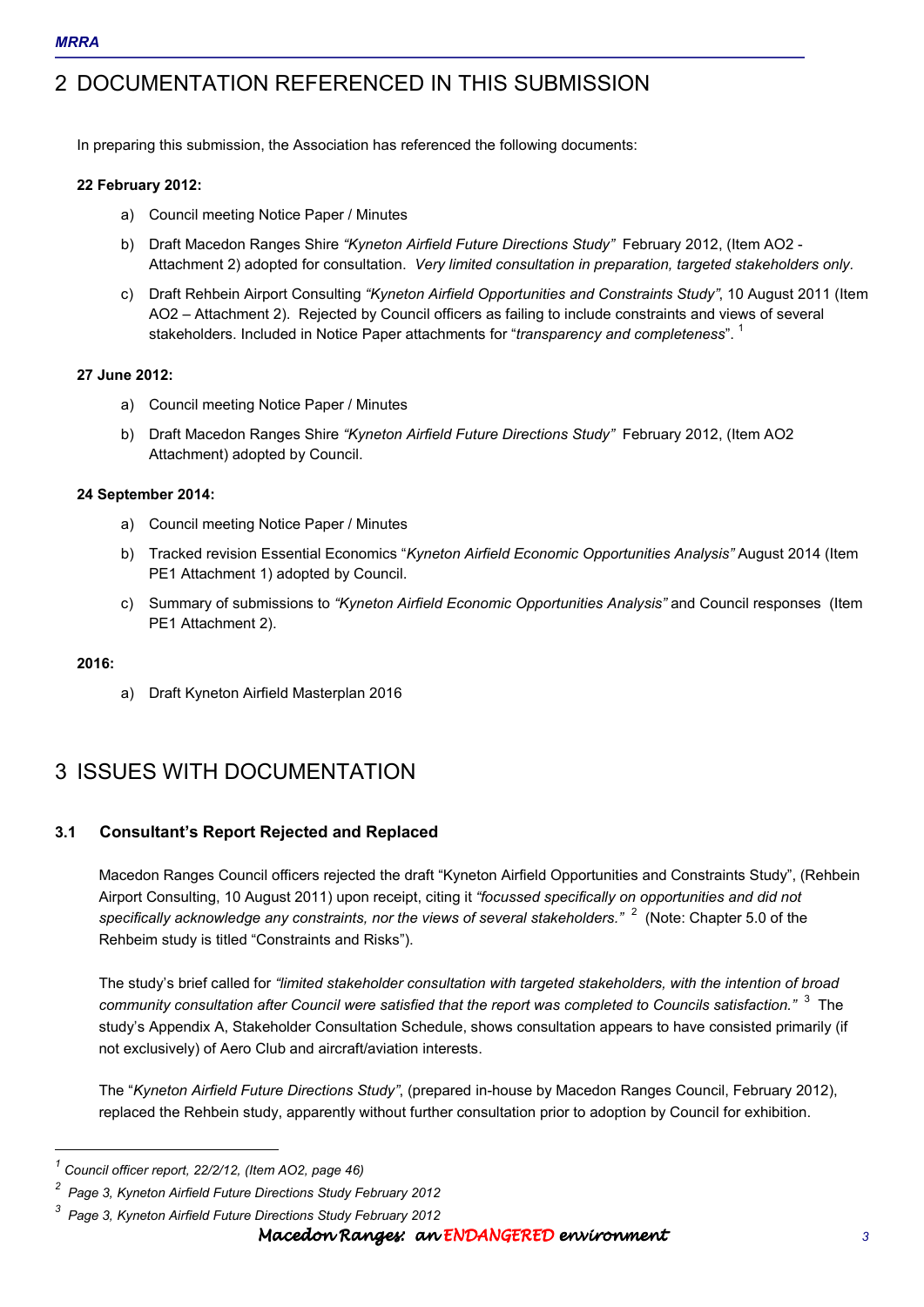Some significant differences exist between the two studies, for example, the Rehbein study's recommendation that application for CASA registration be considered for Kyneton airfield, is deleted from the Future Directions document.

## **3.2 Contradictions And Inconsistencies In Reports**

A confusing and undermining feature of material referenced for this submission is the extent of contradictions and inconsistencies, including issues which should be a matter of fact. Examples are provided below.

## **3.2.1 Incorrect Zoning for 8 Rawson Place and Land Adjacent To The Airfield**

Documents regularly fail to correctly identify 8 Rawson Place and land to the north and west of the airfield as **FARMING ZONE.** 

Previously, the RURAL GENERAL FARMING B ZONE (1995-2000), then the RURAL ZONE (2000-2006) were applied to 8 Rawson Place and adjacent land to the north and west. Since 2006, the land has been zoned FARMING ZONE. Yet this zone is persistently misrepresented in Kyneton airfield discussions as variously non-residentially zoned land, rural residential land, farming land, rural land, very low density broad acreage, private properties, and commonly as **Rural Residential Zone** (particularly 8 Rawson Place), a zone which does not exist in the Victorian planning system. This occurs in the Masterplan, Council studies and officer reports, and consultant documents.

## **3.2.1 Please ensure 8 Rawson Place and surrounding adjacent land to the north and west of the airfield are consistently identified as FARMING ZONE.**

#### **3.2.2 Construction, Operation and Ownership of the Kyneton Airfield**

- a) Rehbein Study constructed 1966 by former Shire of Kyneton (page 5).
- b) Economic Opportunities Analysis established as a crop dusting airfield in the early 1960s, under the management of the then Shire of Kyneton (page 5); Aero Club located at the airfield in 1966 (page 5). Aero Club has managed the airfield, through a service agreement, since 1999. (page 3)
- c) 24 September 2014 officer's report to Council (Item PE1, page 10) Kyneton Airfield was acquired in 1966 by the former Shire of Kyneton; originally established for crop dusting activities.
- d) Draft Masterplan operation since 1962, constructed by former Shire of Kyneton. Managed by Kyneton Aero Club since 1967. (page 5).

#### **3.2.2 Please provide correct construction, operation, and ownership details for the Kyneton airfield.**

#### **3.2.3 Existing Length of the Kyneton Airfield North/South Runway**

- a) Rehbein Study 2011: Main north-south "*partially sealed and has an operating length of 900 metres*" (page 7) and "*extension < to a total length of around 1,200 metres would be desirable*." (page 13).
- b) Economic Opportunities Analysis 2014: "*Expansion of the runway from its current length of 800 metres to 1,000 metres ...*" (page 16).
- c) Council documents. Draft Masterplan: *"700 metres bitumen with approximately 150 metres of gravel overrun<"*  (page 6)
- **3.2.3 Please provide true measurements for the existing length, and sealed width, of the north/south runway.**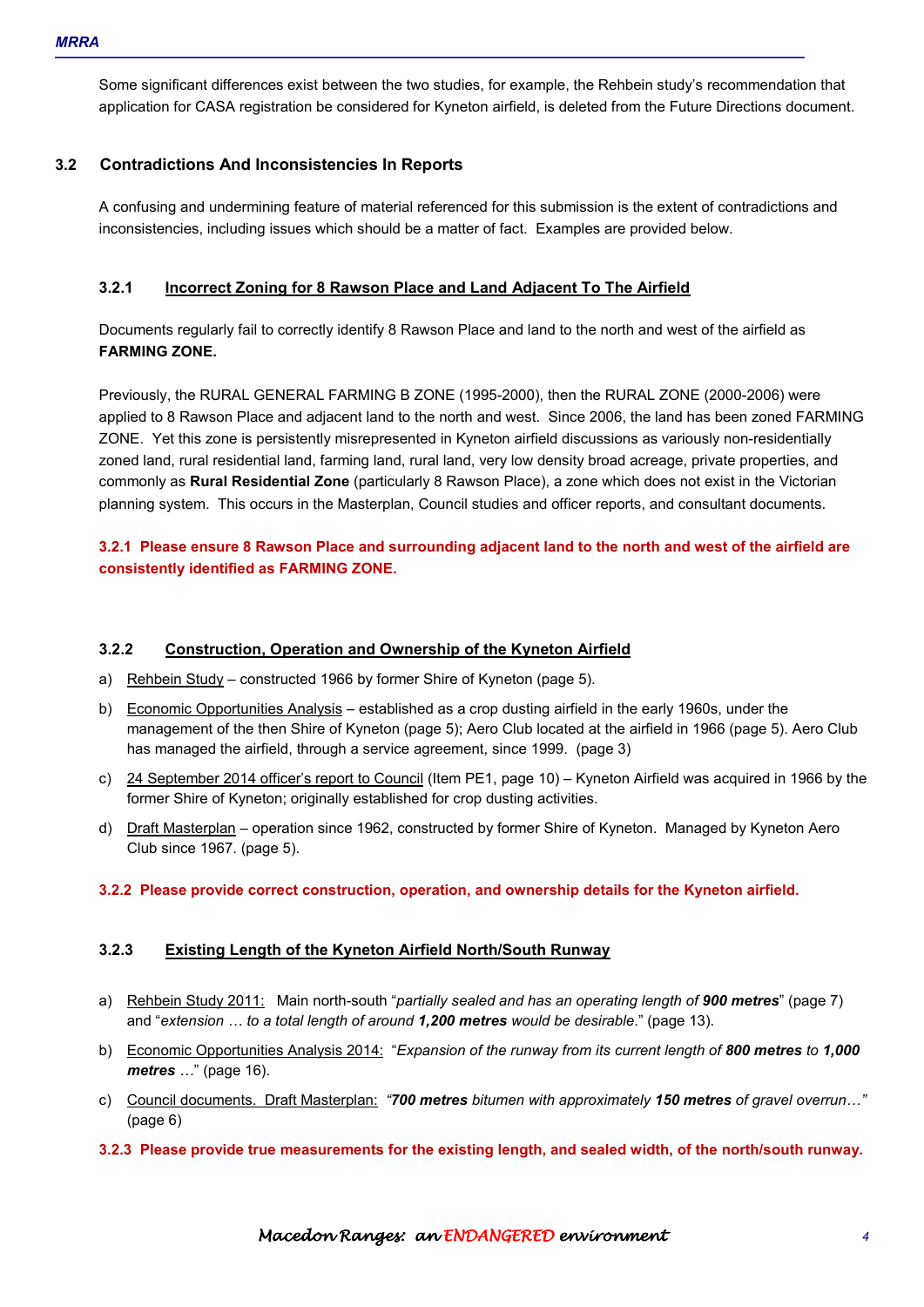## **3.2.4 Number Of Existing And Proposed Hangars**

- a) Rehbein Study 2011: "34 total"; (8 parallel to north-south runway; 25 parallel to east-west runway)<sup>4</sup>. (page 8).
- b) Kyneton Airfield Future Directions Paper February 2012: "*approximately 35 hangars*" (page 1).
- c) Officer's Report 27 June 2012: "*approximately 35 private hangars*" (page 140).
- d) Economic Opportunities Analysis 2014:
	- "*currently 34 aircraft hangars service the site" (26 hangar sites on the East//West runway and eight hangar sites on the North/South runway)* (page 3).
	- *"<Aero Club having prepared preliminary plans to accommodate an additional 35 hangars"* (page 19)
	- *"< the 67 hangars will generate approximately<"* (Returns to Council, page 32)
	- *"<(based on a total of 64 hangars<)"* (Funding and Investment, page 41)

## **3.2.4 Please provide true details of all existing hangars and construction dates/location, those that are proposed and location, and revise hangar details at income and other calculations.**

#### **3.2.5 Life of Aero Club Service Agreement**

- a) Economic Opportunities Analysis 2014: *25 years* (page 34)
- b) Officer report, 24/9/14 (Item PE1, page 10): *"management of the airfield has been undertaken by,, Kyneton Aero Club< by way of a Service Agreement. The current nine year agreement is due for review in 2015."*

**Please provide true information about the life of the Service Agreement.** 

## 4 DRAFT MASTERPLAN

## **4.1 Lack of Policy / Strategic Basis**

The **2014 Economic Opportunities Analysis** confirms there is no direct strategic or policy basis for proposed expansion of the airfield:

*"The MSS provides no specific clauses in relation to aviation activities."* (page 10), and *"MRSC does not have any specific aviation related policies"* (page 44).

The **Masterplan** admits the Kyneton Structure Plan 2013 "*provides no specific policy direction for the site*" (page 14), and correctly observes that the Macedon Ranges Economic Development Strategy 2009-2019 provides only *"some general direction for supporting development of the Airfield site",* in regard to infrastructure provision:

*"the development of business and the potential for increased investment is dependent upon adequate infrastructure."* 

The Masterplan's search for some form of policy/strategic justification takes it to the Council Plan 2013-17 (page 13). Here it translates the Council Plan's:

*"community infrastructure should be planned for to meet the needs of the community"* 

into

```
4
Adds to 33 hangars
```
1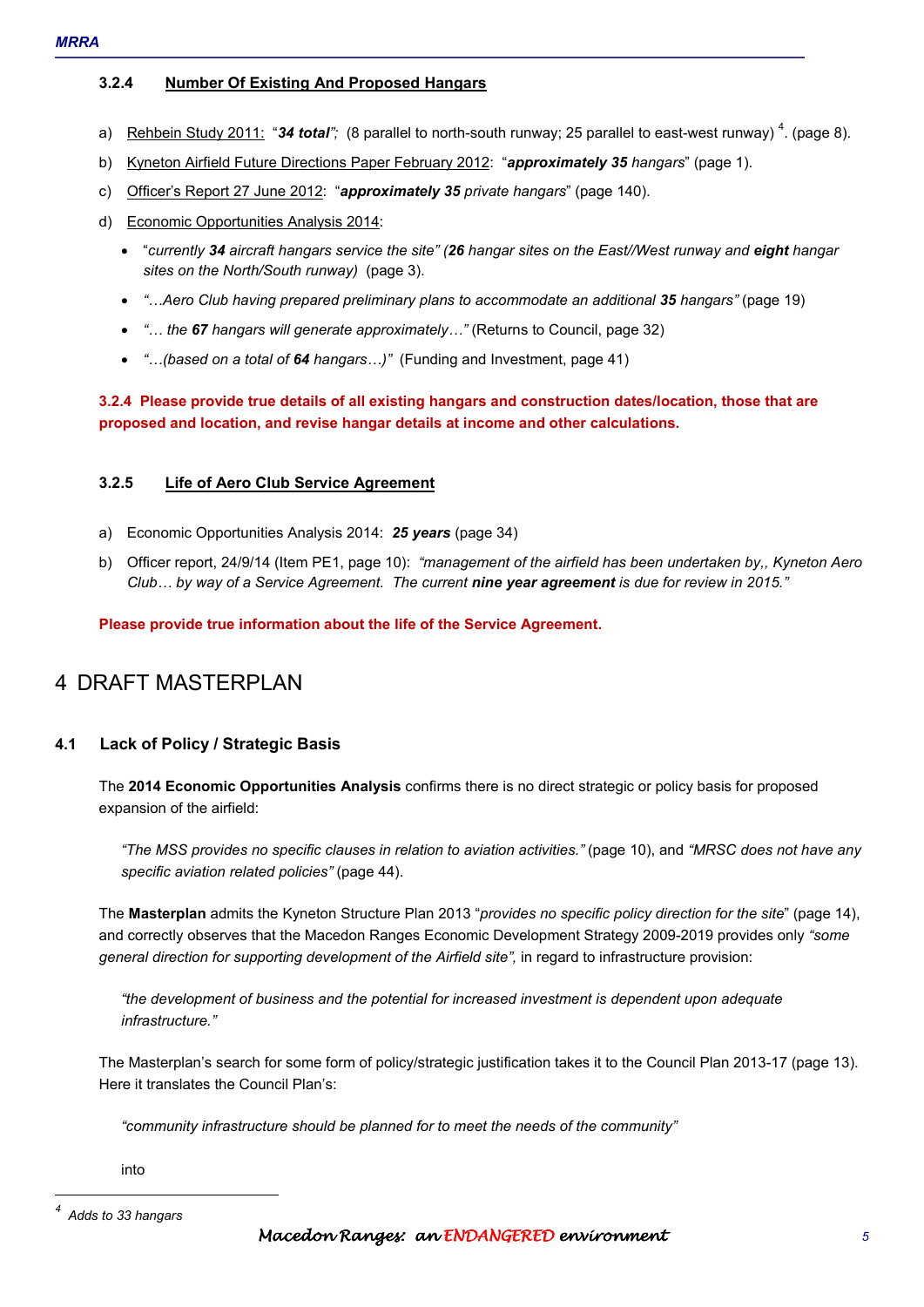*"In this regard, this masterplan must consider the demand for further hangar sites and potential increase in the use of the airfield site for recreational pilots and emergency services".* (page 13)

This confuses community need with market demand from a small specialist minority, including non-residents of the Shire, but confirms additional hangars will result in increased recreational use of the airfield.

## **4.2 Masterplan Objectives**

Not supported. As presented, these are irresponsible, inadequate and biased towards one sector over another – that which benefits from commercial and recreational expansion. They do not address land use conflicts, landscape or environmental considerations, or adverse impacts upon rural and residential amenity.

## **4.3 The Masterplan Is Not A** *Comprehensive* **Masterplan**

## **4.3.1 Requirements For Masterplan**

The 2014 Economic Opportunities Analysis identified, at page 29, important planning actions required:

*"Preparation of a comprehensive site masterplan."* 

At page 26, the Analysis sets out what would TYPICALLY be included in an airfield masterplan. Omissions from this list in the Kyneton airfield Masterplan include:

*Site analysis (site infrastructure, vegetation, access, surrounding land uses, user groups, etc.) Community Consultation (site users, land owners, general community) Development plan / Guidelines (building design and placement, fencing, car parking, landscaping and open space) Operational / Management Plan (including addressing aircraft noise, obstacle limitation surfaces, etc)*

### **4.3.2 Failure to Produce An Air Operational Management Plan**

The 2014 Economic Opportunities Analysis (at page 29) makes the following recommendation:

*"Prepare an air operations management plan"* 

At page 28, the Analysis says:

[As Kyneton airfield is not registered with CASA and has no reporting responsibilities] *"Currently, no formal monitoring and regulation process exists at Kyneton airfield<"*

*"A formal Air Operational Management Plan is required as part of any future expansion of the airfield. The preparation of such a Plan should be undertaken in conjunction with the masterplan."* 

The Masterplan, at page 26, says

*"<this Plan will be drafted with input and oversight from Council's Kyneton Airfield Advisory Committee."* 

*"The Operations Plan will be commenced once a masterplan is adopted for the airfield and will address issues that fall outside the scope of this masterplan project...*"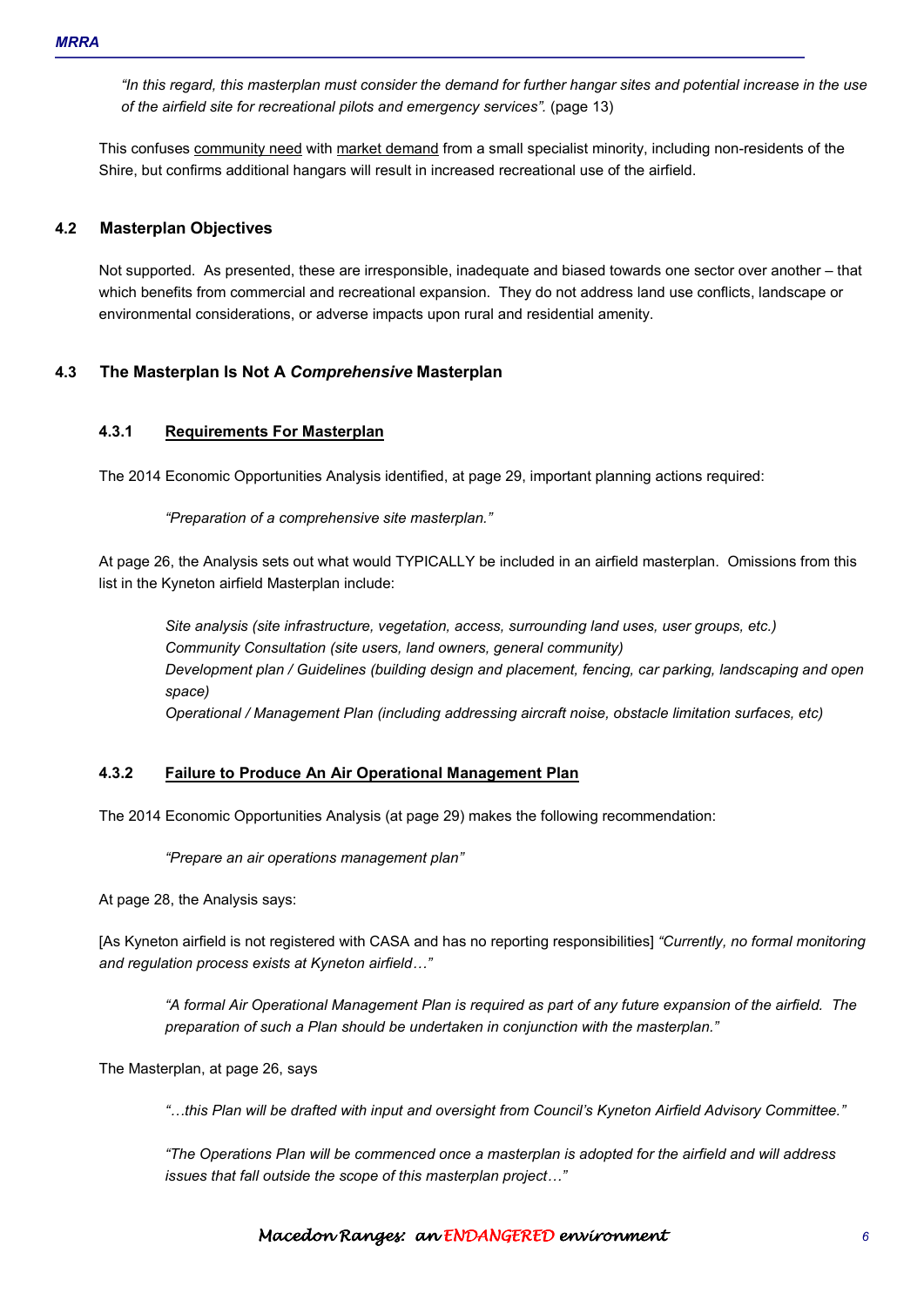The four items listed in the Masterplan to be addressed by Council's Operations Plan fall well short of the seven, more comprehensive issues an Operations Plan could address, as shown at page 28 of the Analysis.

**4.3.2a Please advise why the Operations Plan is not being prepared IN CONJUNCTION WITH the Masterplan, as recommended.** 

**4.3.2b Please advise who are the members of Council's Kyneton Airfield Advisory Committee. Is this a Section 86 committee?** 

**4.3.2c Please provide details as to why the issues Council's Operations Plan will address are substandard compared to those offered in the 2014 Analysis.** 

#### **4.4 Service Agreement: Lack of Transparency in Governance Arrangements:**

The 25 year Service Agreement between Council and the Aero Club expired in March, 2015. This Agreement gave management of day-to-day operations to the Aero Club.

The 2014 Economic Opportunities Analysis (page 28) noted, that prior to its expiry the Agreement "will need to be reviewed... and the retention of this type of arrangement is unlikely to be suitable for the implementation of a Commercial Development option".

And at page 34, "It would be prudent for Council to review Governance Options within the coming 12 months [i.e. from 2014] to ensure any changes to the existing arrangements are legislated prior to the Service Agreement expiring."

The Analysis considered three Governance options, recommending Option B: Council management of the airfield, with an advisory committee.

A basis for this was the Aero Club's likely lack of skills and resources to manage commercial development at the airfield. Option B was considered to be superior - in part because Council is more accountable to the community despite invoking costs to Council (amongst other things).

**4.4a Please provide details of whether a Service Agreement currently exists, and if so, provide copies of the previous and current Service Agreements. If not, please explain why not, and who currently has legal responsibility for airfield management.** 

**4.4b Please advise if the recommended Governance review has occurred, and whether the recommended structural change for the airfield (i.e. Council management and advisory committee) is in place. If so, please provide details of arrangements, responsibilities, costs, and membership of the advisory committee. If not, please explain why not, and who currently has legal responsibility for airfield management.** 

## 5 INFRASTRUCTURE DEFICIENCIES

#### **5.1 Power and Water Supply**

The 2011 Rehbein Opportunities and Constraints Study found (page 8):

*"The vast majority of hangars do not have power or water connections."*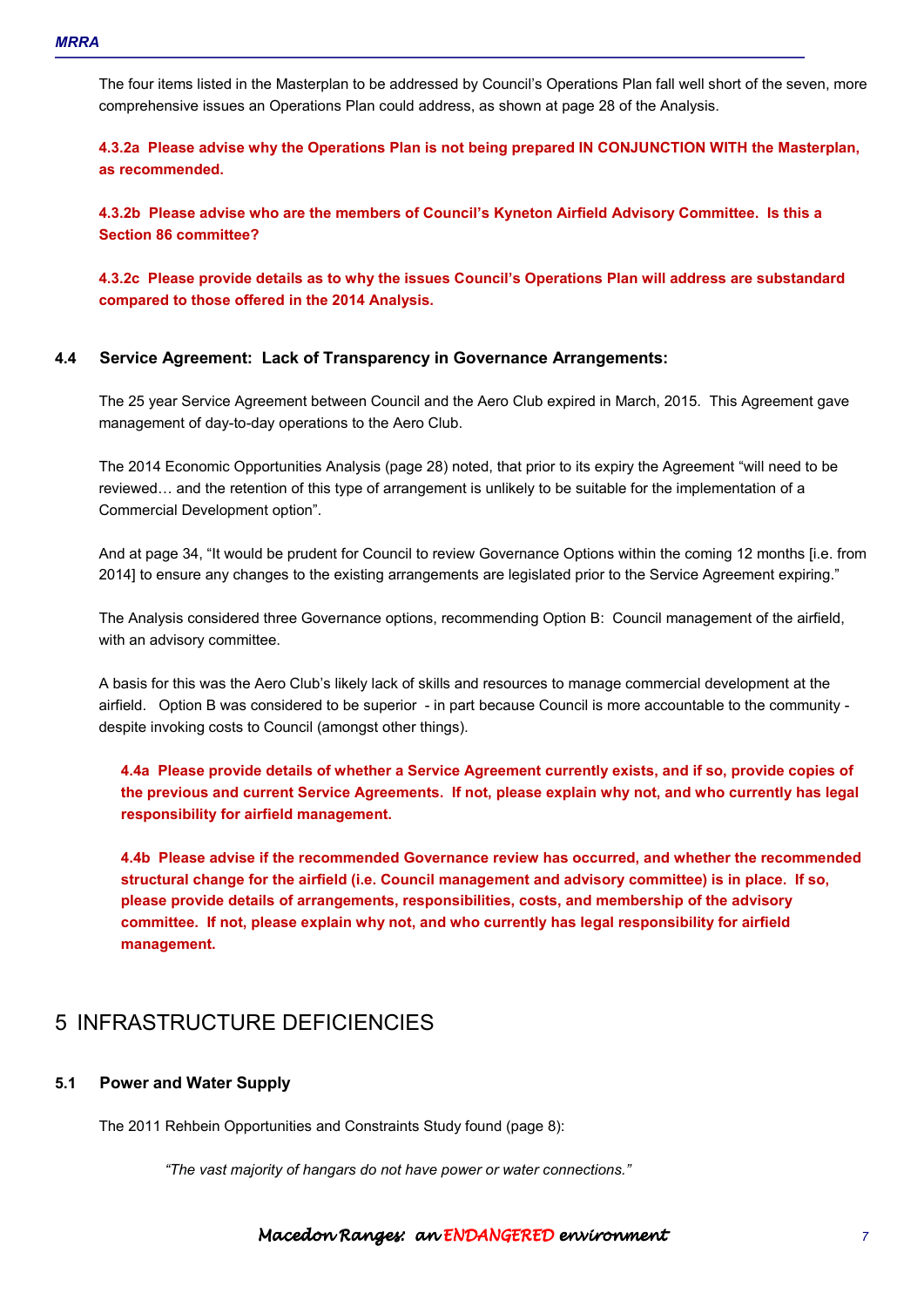The 2012 Kyneton Airfield Future Directions Study found (page 8) that airfield weaknesses included:

*"Water supply may need upgrading." "Power supply most likely needs upgrading."* 

The 2014 Economic Opportunites Analysis found (page 19):

*"The potential exists to upgrade electricity supply, depending on proposed commercial activities on the site (this might include three-phase supply)."* 

**5.1 Please provide detailed information about available services and existing power and water supply deficiencies, requirements for future expansion (as proposed), estimated costs for upgrading/installing same, and identify who is intended to bear those costs.** 

#### **5.2 Unsewered Industrial Use In A Potable Water Catchment**

All of the airfield site, 8 Rawson Place, land to the south of the airfield and surrounding land is located within the proclaimed Lake Eppalock Special Water Supply Catchment. This is not addressed (other than acknowledgement of Environmental Significance Overlay schedule 4 Lake Eppalock Catchment, which is applied to these areas to protect water quality in the catchment).

The 2011 Rehbein report states

*"a septic tank operates on the site for outside toilet and aero club rooms"* (page 8)

and the 2012 Future Directions Study states (page 8, Weaknesses dot point 15)

*"No reticulated sewerage".* 

Nowhere else in relevant documentation is this critical issue – lack of reticulated sewerage – mentioned, let alone addressed.

Macedon Ranges Planning scheme has the following requirement, at Clause 21.10 Economic Development, Objective 2, Strategy 2.1:

*"Discourage industrial activities in the unsewered portions of Special Water Supply Catchments".* 

The Kyneton Airfield Masterplan does not comply with this planning scheme requirement.

For the Masterplan to progress, reticulated sewerage would be a mandatory infrastructure upgrade, but costs to provide it, for existing activities, proposed commercial expansion, expansion of visitations/visitors/aero club facilities, and industrial pollution and industrial uses, are not given or factored into costs.

**5.2 Please provide details of existing effluent disposal, extent of upgrades required to provide reticulated sewerage and trade waste disposal for the Masterplan proposal, and identify who is to pay.**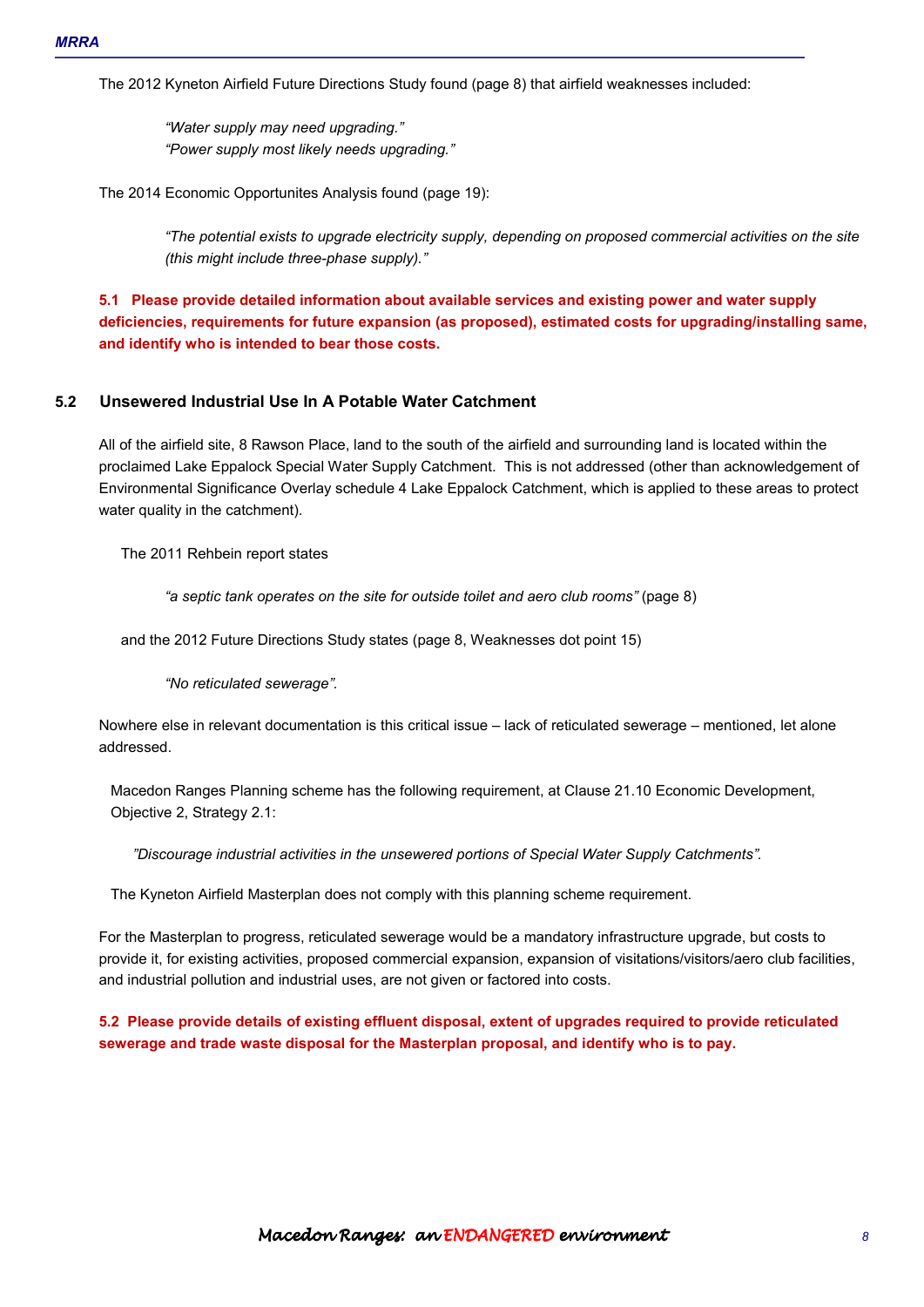## 6 PUBLIC LAND AND MONEY

## **6.1 Use of Public Land For Private Profit**

Council is once again handing publicly-owned land over to private interests, to the advantage of private interests, and over the objections of the land's owners: *ratepayers.* 

### **6.1.1 Kyneton Airfield**

The Association objects in the strongest terms to the Masterplan's proposal to allow public land to be used for private commercial interests. The airfield is zoned Public Use Schedule 6, which means it is public land to be used for Local Government purposes. Council is attempting to privatize it.

## **6.1.2 Potential Use and Development Restrictions At 8 Rawson Place**

The **Officer's Report, 27/6/12** (Item AO2, page 140) says this land:

*"was provided, as the developer's contribution to open space, to the former Shire of Kyneton for the development of Rawson Place."* 

The **2014 Economic Development Analysis** says of 8 Rawson Place (page 23):

*"While there is no reserve status on this lot Council will need to confirm the history of this land including the ownership transaction to ensure the location of hangars on this land would be a permissible use."* 

These comments strongly suggest this land may be legally restricted from being used for commercial or residential purposes, regardless of zone.

Unlawful development may have already occurred. The Masterplan states (at page 6) that *"the northern most hangar is situated on the adjoining council owned lot at 8 Rawson Place."* This may explain why Council has described the number of hangars as "approximately 35". (see 3.2.4)

## **6.1.1, 6.1.2 Please provide titles for the airfield land, and 8 Rawson Place.**

**6.1.2a Please provide details of the acquisition of 8 Rawson Place, including documents relating to its status at the time it was acquired by the former Shire of Kyneton, and current legal status.** 

**6.1.2b Please provide details of planning approvals, council motion consenting to construction, and ownership, for the 'northern most hanger'.** 

## **6.2 Public Costs for Private Profit**

Estimated construction investment costs (in 2014 dollars) to Council (i.e. ratepayers) are provided at page 30 of the 2014 Economic Opportunities Analysis. These show a:

\$75,000 cost for earthworks / taxiways; \$250,000 cost for runways; and \$50,000 cost for public amenities upgrades (full cost to Council). **Sub-total:** \$375,000 plus \$220,000 cost for land purchase (4.4ha @ \$50,000 per ha) **TOTAL: \$595,000**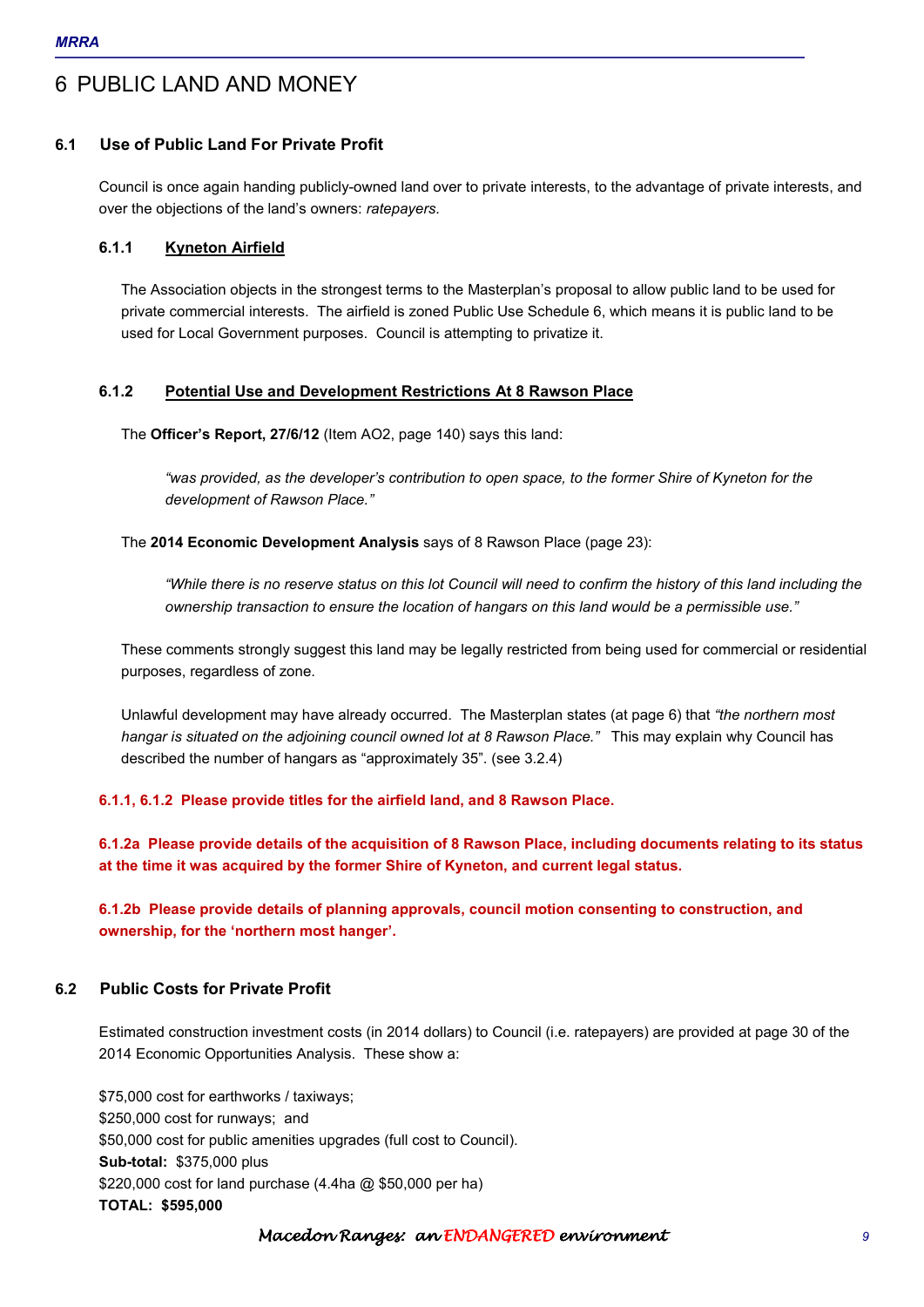Additional costs to Council include preparation of various reports/studies since 2011, and preparation of the Masterplan, plus costs to review the planning scheme and run a planning scheme amendment to rezone the airfield.

Council may also incur additional operational costs for additional (part time) staff resources

**6.2 Please provide details of all costs incurred to date relating to the airfield, and expected future costs.** 

#### **6.3 Finances**

#### **6.3.1 Council Revenue From Airfield Lease Rentals**

The Kyneton Airfield Future Directions Study 2012 said of Council's airfield lease [land] rentals:

*"It is well known and widely recognised that the rentals charged by Council are well below market value and are out of step with similar Airfields throughout the state. Scope exists for a gradual increase in rents, by a factor of several hundred percent." (page 13).* 

Council Minutes, 27/6/12 (Item AO2, page 12): Motion (carried) *"That Council (3) enacts the provisions within the current lease to adjust the lease values to current market rates."* 

The 2014 Economic Opportunities Analysis (page 9) shows average rental (\$6,000 pa) and rates (\$15,000 pa) revenue to Council from the airfield each year over the 10 years 2003/4 to 2012/13. It also shows on average \$11,000 expenditure for each of those years. Based on average \$6,000 rental per year, and 35 sites, rental income averages \$171 per site. Also shown is \$10,000 per year net revenue to Council.

The Analysis also says (page 32) "*Based on existing lease (\$300 per site)<*" Assuming 35 hangar sites, at \$300 per site (existing), this would equate to \$10,500 revenue annually, which differs from the amount shown at page 9 (above).

**6.3.1a Please advise if the lease rentals were increased to current market rates in 2012, in accord with Council's resolution. If not, why not?** 

**6.3.1b Please provide the current annual lease rental cost per site, and how it relates to current market value.** 

**6.3.1c Please explain the average \$11,000 per year expenditure (after returning \$6,000 to the Aero Club, this leaves \$5,000 unaccounted for).** 

**6.3.1d Please explain why Council says the airfield is revenue neutral, when the Analysis shows income.** 

**6.3.1e Please explain discrepancies between pages 9 and 32 of the 2014 Economic Opportunities Analysis.** 

**6.3.1f Please explain why rates received from hangar sites are placed in consolidated revenue and not a Statutory Financial Reserve.** 

**6.3.1g Please provide a comprehensive explanation of why airfield users enjoy such liberal (cheap) financial arrangements. And, with respect, the Aero Club is not the same as the local netball club**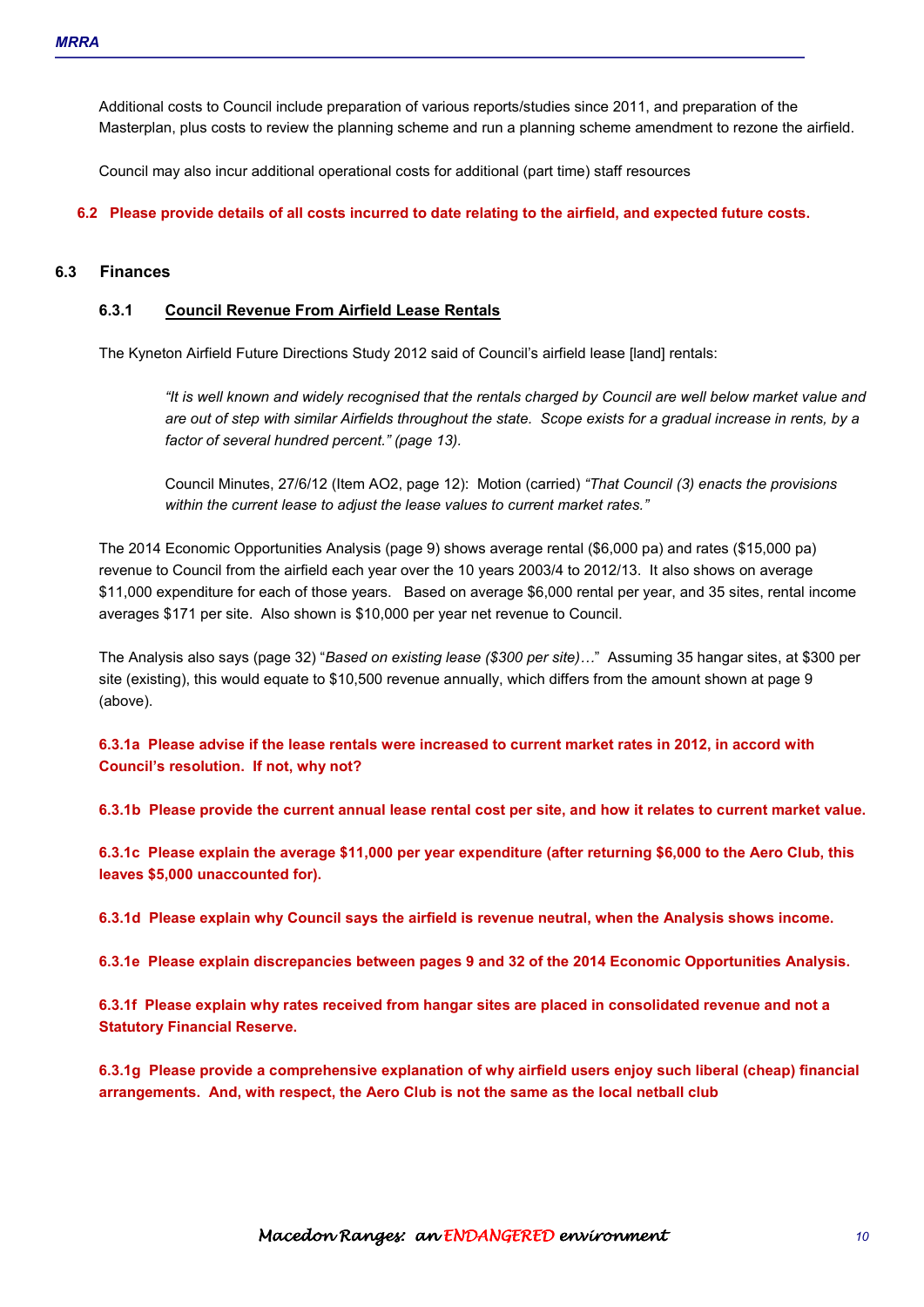#### **6.3.2 Liability Insurance**

Documents do not address insurance cover for the airfield. A specific concern is the Masterplan's proposal to increase unregulated air traffic in uncontrolled airspace, at an airfield where not all structures meet safety standards, and with a runway extended to within 300 metres of Kyneton's town residential areas.

## **6.3.2 Please provide details and history of insurance cover, including costs, who pays, what is insured, and when insurance was first taken out. What, if any, potential liabilities is Council exposed to?**

#### **6.3.3 Lease Rental Arrangements**

Council leases public land to private individuals who carry out works and erect and own structures on the public land.

**6.3.3 Please provide details of how private individuals' ownership of structures on public land is legally valid.** 

## 7 PROPOSED AIRFIELD EXPANSION IS UNJUSTIFIABLE

## **7.1 Reports Are Biased To Support Expansion and Commercial Development Over Amenity**

There are synergies in this proposal with Council's previous excessive economic development proposals at Hanging Rock (stopped by the State government) and the Equine 'Everything' Centre.

Airfield studies and reports since 2011 have singularly focused on economic development perspectives. Endorsement of airfield expansion and recreational / private commercial development is made without due regard to, or resolving, external impacts. There is a discernible lack of regard – and concern – for increased noise nuisance and loss of amenity for surrounding residents, and the town of Kyneton. Recommended actions are biased towards resolving the airfield's 'needs' and 'threats' alone. Solutions advantage the airfield, while inequitably penalising others. Community objections are over-ridden by an aggressive quest for economic development – at any social or environmental cost. Council is failing to exercise due diligence.

## **7.2 Conflicting Justifications for Runway Extension**

There are conflicting propositions being presented to justify extending the airfield's north-south runway.

**The Masterplan** stresses the "community benefit" of extending the north-south runway, particularly to enable using or basing Air Tractor AT-802F fixed-wing retardant/water bombers at Kyneton, and this is given priority in the Masterplan's "Vision" (page 4):

 *"To develop the Kyneton Airfield site in line with all applicable standards to ensure that the site remains a unique recreational and emergency services asset for the Shire providing for recreational aircraft, associated commercial activity and broader community benefits."* 

The Masterplan's 'priority' for community benefit would no doubt be viewed favourably for State and Federal funding applications. For example, one criterion the Federal "National Stronger Regions Fund" turns on is: *"Meeting an identified and pressing community need"* 

The Masterplan ensures a 'pressing community need' is identified. However, evidence of State fire-fighting services' support and endorsement – and need – for the runway extension for fixed-wing bombers has not been provided.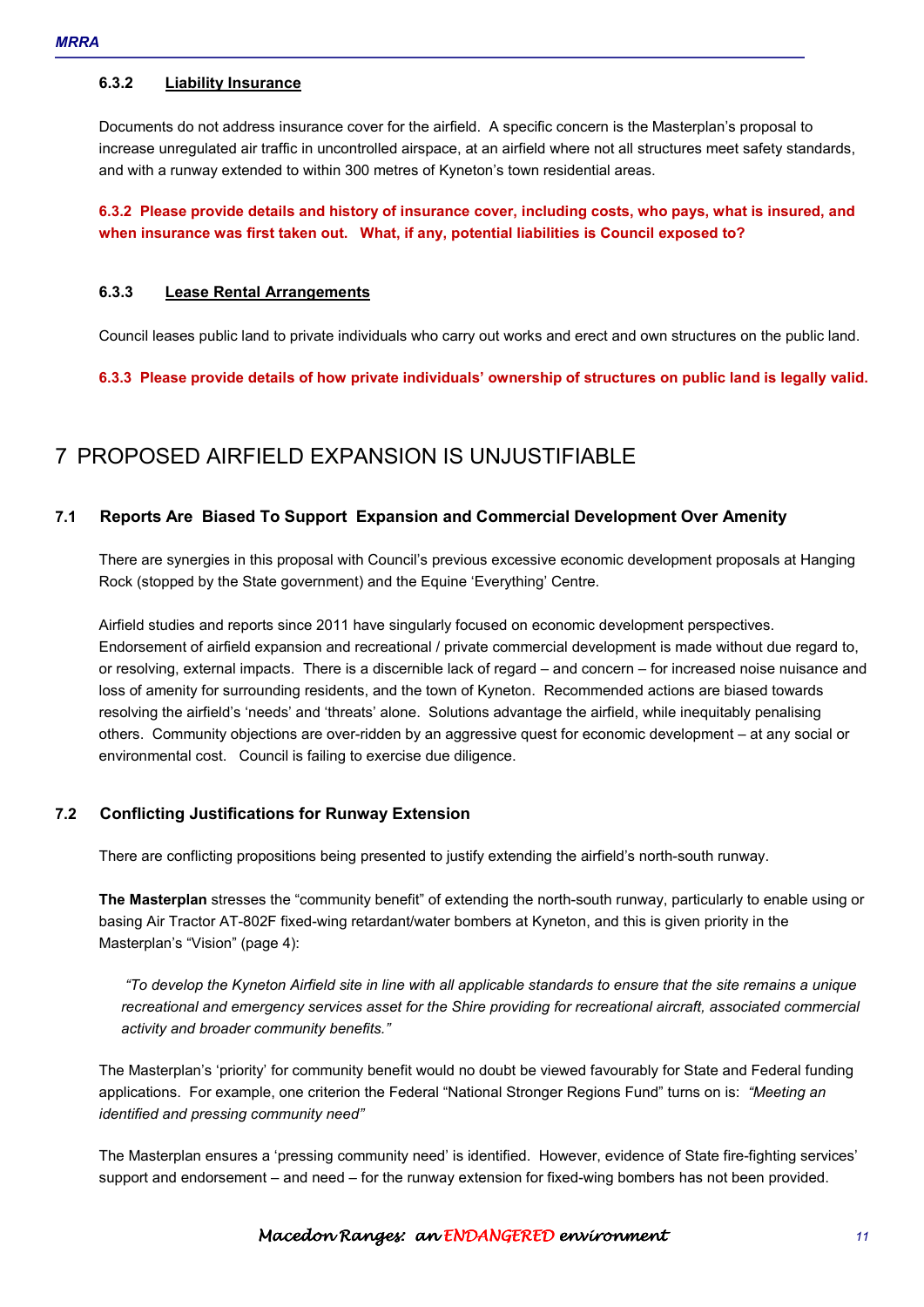The Association understands all Victorian fire and emergency aircraft services are managed by the Department of Environment, Land, Water and Planning [DELWP]. From the DELWP State Aircraft Unit's webpage:

- *"A new governance structure has been established that positions the Aviation Services Unit as a service provider for the emergency agencies."*
- • *"The State Aircraft Unit Policy and Procedures remain the authority for all aviation operations, authorised by the Emergency Management Commissioner."*
- *"All Aviation operations need to be endorsed by the Aviation Services Unit before the operation can be conducted."*

#### http://delwp.vic.gov.au/news-and-announcements/aircraft-arrive-in-bendigo-to-boost-firefighting-efforts

The absence of *official* State endorsement of the need for runway extension for fixed-wing fire-fighting benefits transforms the Masterplan's aspirations to a 'build it and they will come' scenario. Evidence of State level support for runway extension for a second air ambulance facility in Kyneton (additional to the helipad already provided by the State government at Kyneton Hospital) has also not been provided.

The Association recognises the Shire's high fire risk and the importance of fire-fighting capabilities, and the vital role helicopter water bombers (which can currently operate from Kyneton if required) have played in recent years. However without higher level endorsement, fixed-wing fire-fighting services may never eventuate, in which case extending the runway will benefit private commercial and recreational interests, not community interests, at ratepayers' expense.

**The 2014 Economic Opportunities Analysis** confirms the primary reason for the runway extension:

*"In order to support commercial operations at the airfield, an extension to the runway will be required to provide adequate capacity and safety to support business operations. Additionally, an expansion of the runway will support the use of fixed wing emergency aircraft and allow for a broader range of recreational aircraft to access the facility."* (page 18)

**7.2a Please provide written endorsement from the State Air Services Unit (DELWP), that runway extension is sought to accommodate Air Tractor AT-802F fixed wing fire-fighting bombers at Kyneton airfield.** 

**7.2b Please provide written endorsement from the State government that runway extension is sought to provide a second air ambulance facility, additional to the helipad already provided at Kyneton hospital.** 

## **7.3 Failure To Recognise, Take Responsibility For and Address Conflicts & Constraints**

#### **7.3.1 Physical and Planning Constraints, Including Close Proximity To Town Residential Areas**

Macedon Ranges Planning scheme: Clause 21.10 Economic Development, Objective 2, Strategy 2.2 has the following requirement:

*"Ensure the treatment of industrial and commercial development interfaces and business operations appropriately respond to the reasonable amenity expectations of adjoining sensitive land uses."* 

The draft Kyneton Airfield Masterplan conflicts with this planning scheme requirement.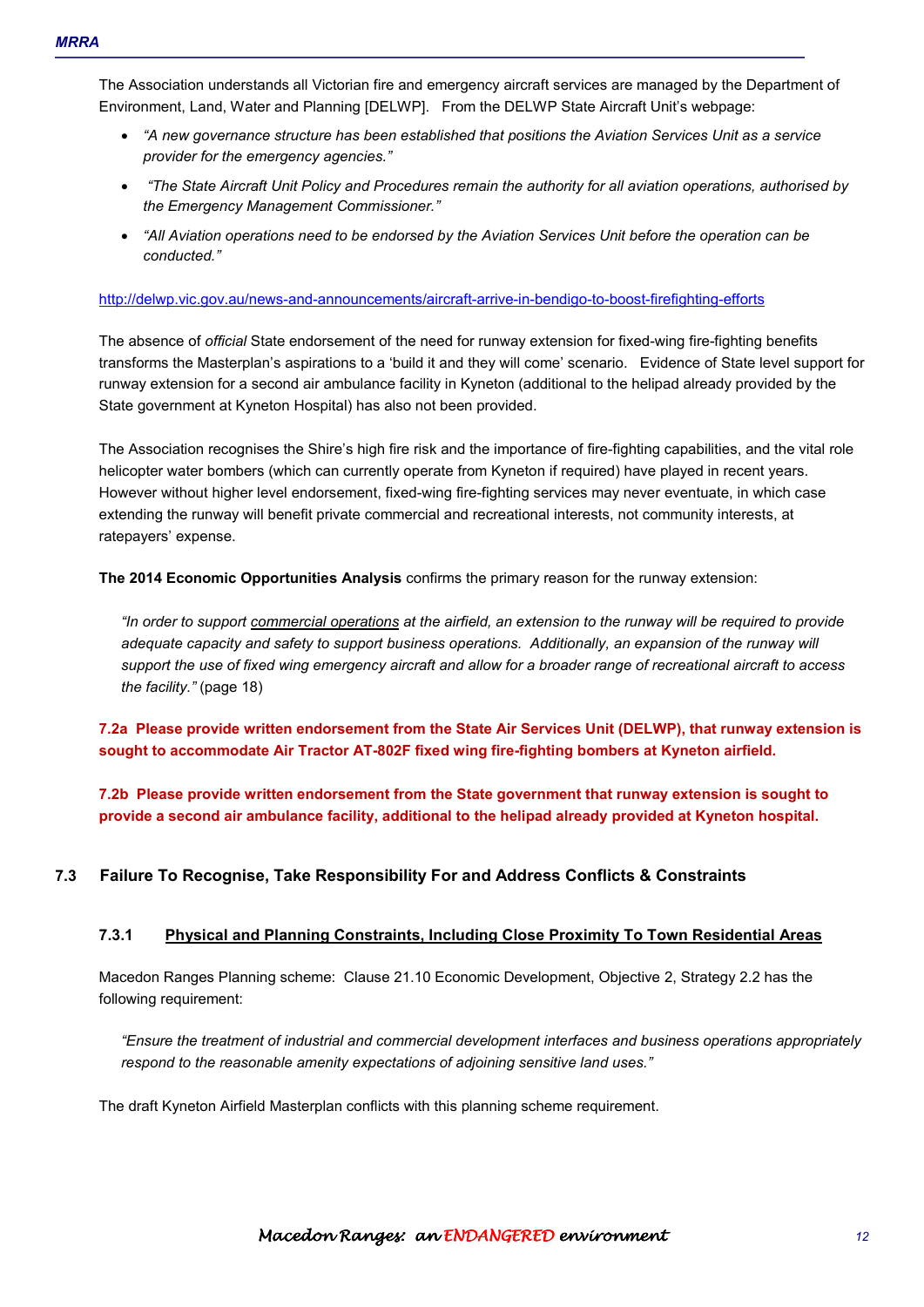

#### **Figure 1 Kyneton town residential areas (purple) relative to the Kyneton airfield (red). The green area is the existing Airport Environs Overlay applied to the airfield.**

Kyneton airfield is a mere 19.7ha in size (197,000 sqm, page 5 Masterplan). It has no physical buffer areas.

The airfield is also only 600 metres from Kyneton's township residential areas, and planes presently (and will continue to) fly over the town proper, increasing safety and noise concerns/objections. The proposed runway extension will bring the runway to within 300 metres of town residential areas (separated by the Calder Freeway). The Masterplan fails to identify this proximity and instead misleadingly says the airfield is "2 km from Kyneton".

Kyneton township is also projected to experience substantial population growth (+50%) out to 2036.

• The 2011 Rehbein Kyneton Airfield Opportunities and Constraints Study acknowledged:

*"the existing [airfield] site is extremely constrained and effectively precludes further development."* (page 15)*.* 

*"Residential development surrounding airfields is generally incompatible with aeronautical operations and presents a risk to the ongoing operation or expansion of activities at the airfield."* (page 17)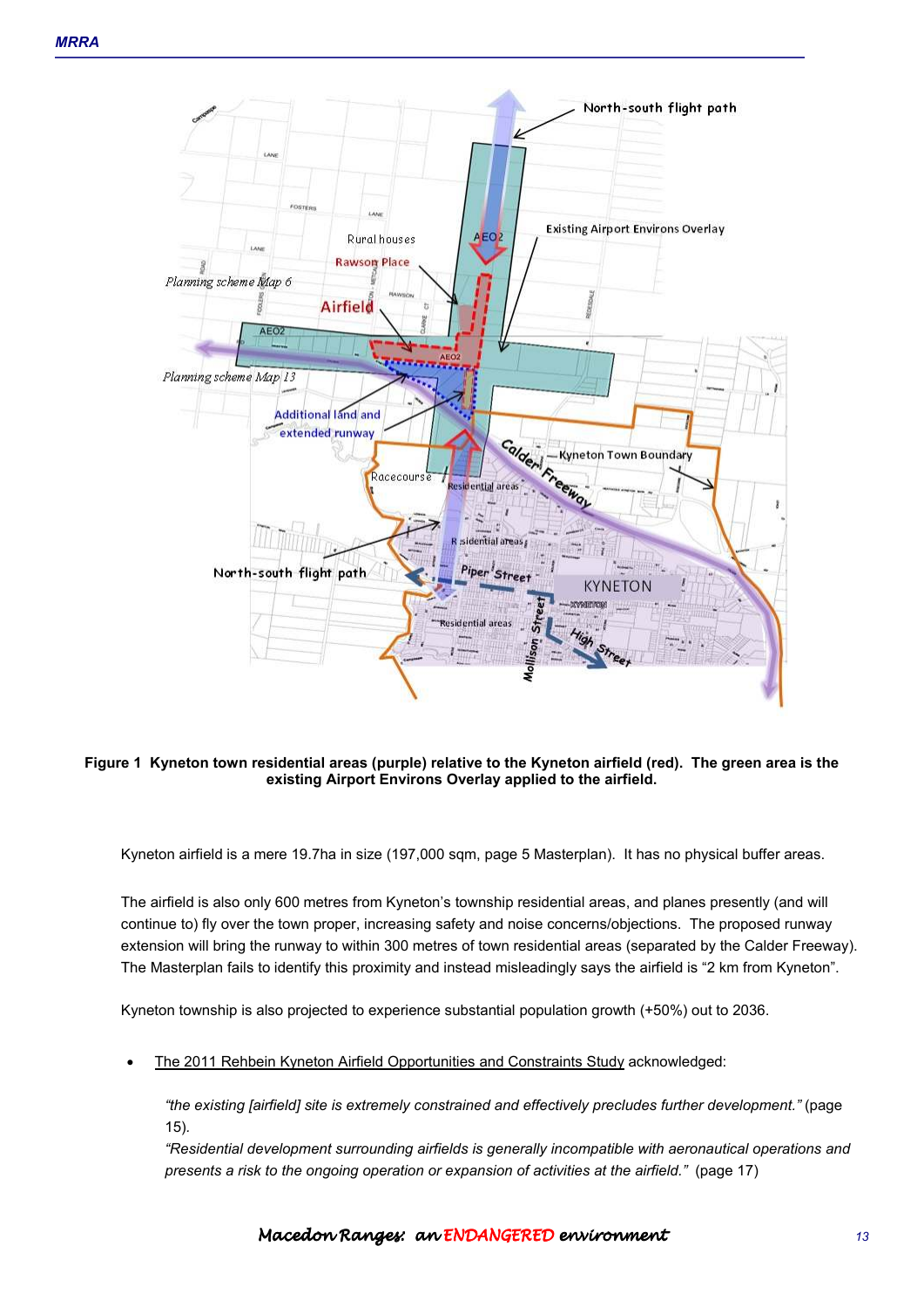*"Residential and other development in the vicinity of the airport including those within Kyneton Town itself may prove a constraint to increased aviation activity at the airfield in the future."* (page 17)

The 2012 Kyneton Airfield Future Directions Study stated:

*"Expanding the Airfield operations at its present location could be controversial and in addition to the actual footprint of the land required, addition land would need to be secured to ensure a buffer zone and planning controls would need to be implemented."* (page 12)

The 2014 Economic Opportunities Analysis states:

*"however, future expansion of the facility needs to be considered with regard to sensitivity of surrounding land uses...*" (page 9)

*"If major conflicts remain, this is likely to constrain development due to potential ongoing opposition to any initiative which will create uncertainty and a disincentive to investment."* (page 18)

*"Could result in increased adverse impacts (safety, amenity and operational) through increased aviation and on-site activities)."* (page 25)

• The 2016 Masterplan (page 12) itself admits residential use occurs within 500 metres to the north and west of the airfield, triggering a permit requirement for heliport and helicopter landing sites.

Despite these identified constraints, the Masterplan does not resolve land use conflicts, community objections, or the inadequacy of the airfield's location and size, but instead proposes to progress the proposed expansion and increased recreational and commercial use at an obviously inappropriate and unsuitable location.

Additional to the Aero Club's existing flight school, and recreational flying, known expansion and development proposals include:  $5$ 

## *At the Airfield*

 $\overline{a}$ 

Small scale aviation hub (e.g. aircraft maintenance, restoration, painting) Introduction of charter flights/tourism and joy flights Development of education/training facilities (aviation sector) Potential redevelopment of Aero Club rooms into a conference/community hub facility Expansion of existing terminal building or develop new terminal building in the longer term <sup>6</sup> Hosting aviation events 35 additional hangars<sup>7</sup> Potential for commercial hangars<sup>8</sup> Commercial helicopter operations, aircraft related uses and tourism development <sup>9</sup>

*On land to the south:*  Small-scale aviation park Commercial accommodation (motel/caravan park – fly-in/fly out accommodation) Museum / café

*<sup>5</sup> Pages 16 and 21 / 22, Economic Opportunities Analysis, Essential Economics, 2014* 

*<sup>6</sup> Page 9, Kyneton Airfield Future Directions Study 2012* 

*<sup>7</sup> Proposal by the Aero Club, Page 19, Economic Opportunities Analysis, Essential Economics, 2014.* 

*<sup>8</sup> Page 26, Economic Opportunities Analysis, Essential Economics, 2014* 

*<sup>9</sup> Page 20, draft Kyneton Airfield Masterplan 2016*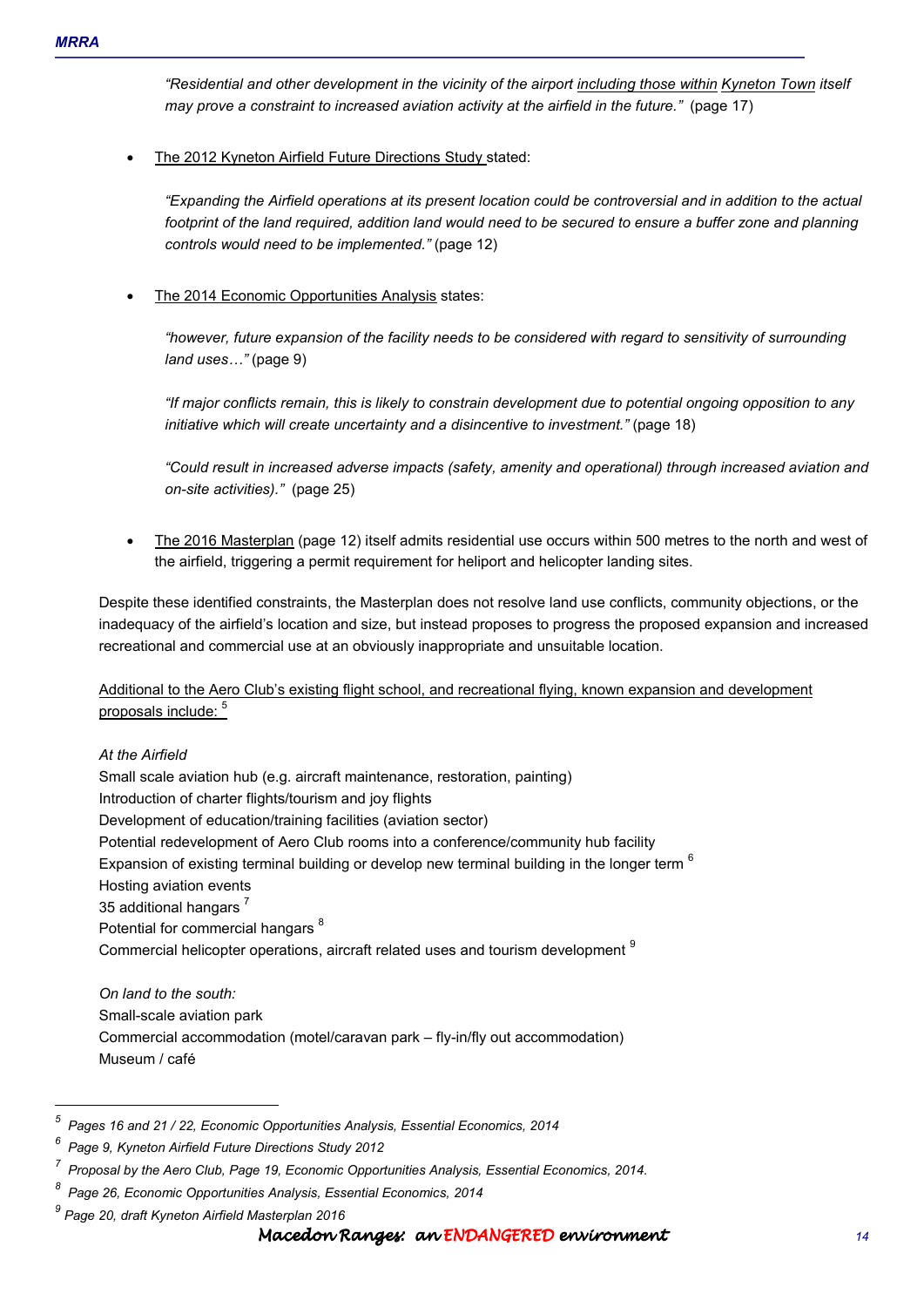### **7.3.2 Community Objections Dismissed**

Instead of recognising constraints and addressing conflicts in a responsible way, residents' objections are dismissed, often with advice along the lines of 'you bought next to / near an airfield – live with it'. This is arrogant and unfair, particularly when construction of 26 additional privately-owned hangars since 2003 has increased airfield operations along with 24/7 refuelling and runway lighting facilities introduced in 2014. Kyneton residents live with the airfield, a major railway line, a sewerage treatment plant, and the Calder Freeway. They complain about the airfield.

#### **7.3.3 Masterplan's Proposed Planning 'Solutions' Are Inequitable**

Page 26 of the Masterplan ('Next Steps') already includes a 'step' to apply a **Special Use Zone**, and to revise existing Airport Environs and Design and Development overlays.

#### A. Proposed Special Use Zone

*"< rezoning of some land might be required e.g. hangar expansion on Rawsons Place. Generally a Special Use Zone would be the most appropriate zone to use to allow for the range of facilities likely to be established on the site."* Economic Opportunities Analysis 2014, page 26

With a Special Use Zone, Council may exclude residents from planning decisions on the land in two ways:

- a) Extinguish residents' rights to be notified and object to use and development proposals, and
- b) Remove permit requirements for use and development.

Either (or both) effectively remove residents' rights to have any say in what happens at the airfield, while concurrently providing considerable administrative, commercial and cost advantages to existing and future airfield users and businesses. Those most affected, with it all to lose, get no say.

#### B. Planning Controls - Overlays

Discussion across the range of reports suggests Council's "plan" for the airfield is to introduce new planning controls in existing Airport Environs / Design and Development overlays to restrict the height of obstacles including trees, and particularly those at the northern end of the runway.

- a) Trees planted at the northern end of the north-south runway *"will create an obstacle in the approach surface effectively decreasing the available length of runway"* (page 15 Rehbein)
- b) *"It is important to ensure appropriate planning controls are implemented in order to minimise the impact of these trees and prevent any further obstacles from impacting on the future operation of the airfield."* (page 15 Rehbein)
- c) *"Council should implement planning controls restricting the height of all activities (including landscaping) to protect the airfield from the establishment of obstacles which will limit future aeronautical operations as a result of uncontrolled development."* (page 18 Rehbein)
- d) *"A review of the Airport Environs overlay (AEO) is also required to facilitate the development of the airfield. For example, the AEO might be changed to include requirements relating to the need for a permit for tree planting (above a certain height) or other measures which support aviation-related activities."* Economic Opportunities Analysis, page 26.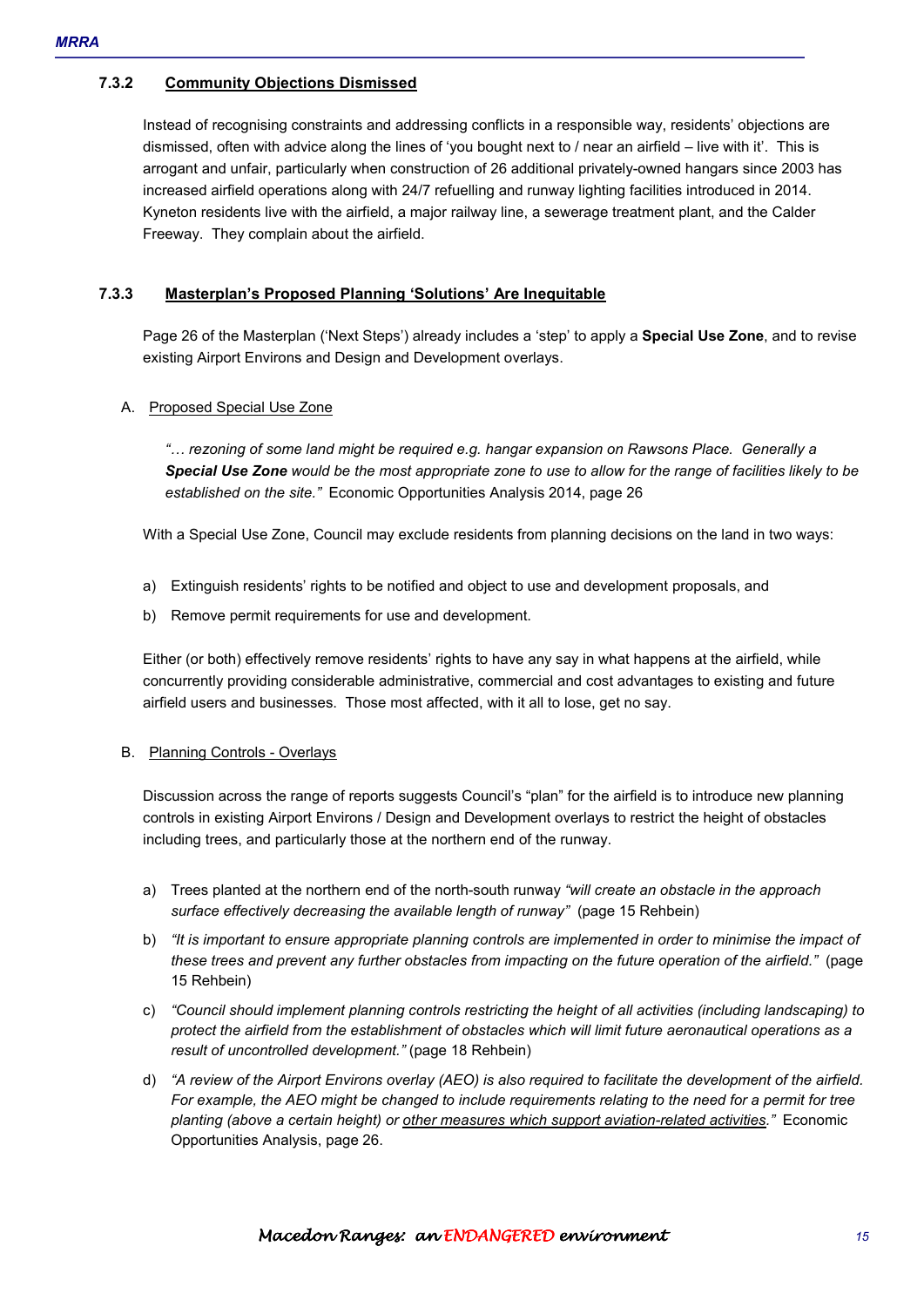## 8 PLANNING

## **8.1 Masterplan Does Not Meet Macedon Ranges Planning Scheme Requirements**

#### **8.1 Please advise how the Masterplan and its proposals meet the following planning scheme requirements.**

#### **Clause 21.10-1 Commercial and industry**

Strategy 1.14 *Ensure industrial uses locate within industrial centres and meet appropriate standards of safety and amenity.* 

Strategy 1.16 *Facilitate best practice standards of commercial and industrial development.* 

Objective 2 *To maintain the amenity of the areas interfacing industrial and commercial uses and the quality of the rural environment.* 

Strategy 2.3

*Ensure industrial and commercial development is designed to complement and enhance local township character.* 

Strategy 2.4

*Minimise negative impacts of industrial and commercial development on residential amenity.* 

Strategy 2.5

*Ensure industrial and commercial development at township gateways and along major roads does not detract from the valued elements of the surrounding landscape.* 

#### **Clause 21.10-2 Tourism**

Strategy 1.2

*Facilitate improvements to the function, design and presentation of the town centres and entrances to enhance the area's tourism appeal.* 

Strategy 2.2 *Ensure tourism development does not adversely impact on water quality in Special Water Supply Catchments.* 

## **Clause 21.10-3 Retail and Services**

Strategy 1.6 *Direct commercial facilities to existing centres to minimise out of centre development.* 

Strategy 1.7 *Provide retail facilities to provide for the needs of the local population and tourists within or immediately adjacent to, existing retail development.* 

## **8.2 Council Failure To Act On Existing Unlawful Commercial Land Use**

The 2014 Economic Opportunities Analysis notes:

*"Some commercial scenic flights and aircraft maintenance are also occurring at the airfield. These commercial activities have been approved by Council on a temporary basis, that is, until the long term direction of the airfield is resolved"* (page 6), and

**Macedon Ranges: an ENDANGERED environment** the theory of the state of the state of the state of the state of the state of the state of the state of the state of the state of the state of the state of the state of the stat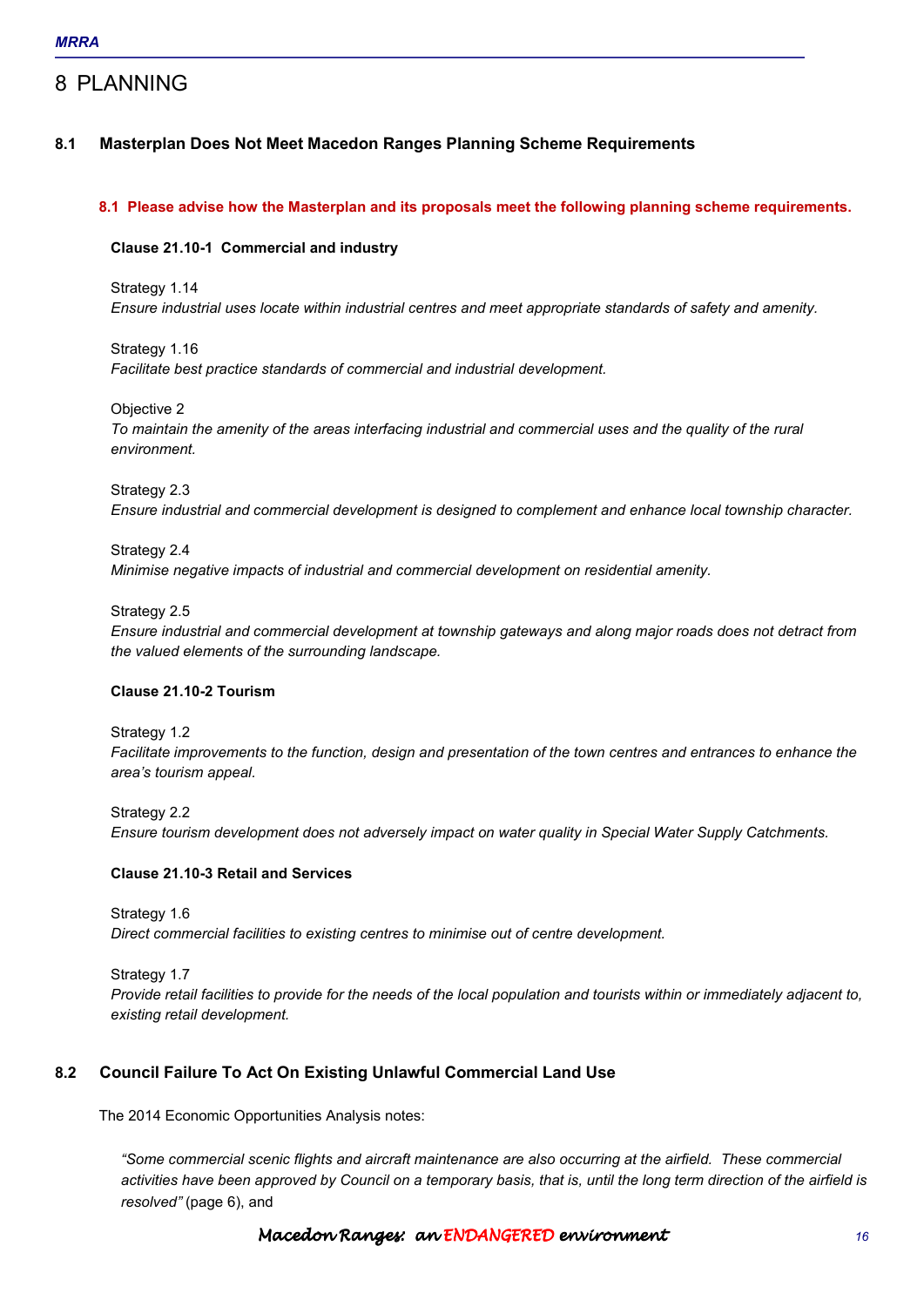At *"main issues relating to Council's role"* (page 21), *"Council's temporary planning arrangements which are allowing some commercial activities to occur in the PUZ without appropriate permits".* 

**8.2a Please provide details of the unlawful uses, including how long they have been allowed to "temporarily" operate at the airfield.** 

**8.2b Please advise how "temporary" planning approval works, and under which section of the Planning and Environment Act it is provided for, and also advise what legal authority a Planning Authority has to knowingly allow "temporary" unlawful use to continue.** 

#### **8.3 Creation of Additional Industrial Land Use Outside Existing Industrial Zones**

The Masterplan proposal in effect creates new industrial use opportunities (land), when the town already has 180ha of vacant industrial zoned land. Both the Macedon Ranges Settlement Strategy (2011) and Kyneton Structure Plan (2013) are clear that no further industrial land is needed in Kyneton until 2036.

**8.3 Please explain why Council proposes to increase land available for industrial use, contrary to its own strategic documents.** 

#### **8.4 Lack of Response To Environmental Issues**

1) Summary of Submissions: **Submission 30** to the 2014 Economic Opportunities Analysis (Coliban Water)

In its submission, Coliban Water raises concerns about separation distances for sensitive uses at the airfield from its Water Reclamation Plant, advises EPA has adopted new guidelines, and provides Coliban Water's Separation Distances policy. Coliban Water requests Council give strong consideration (for development at the airfield) to whether the proposed use would be of a sensitive nature.

The Masterplan attaches proposed Environmental Significance Overlay 7 (Amendment C99), which is applied to Coliban's facility, but is not yet in the planning scheme. ESO7 covers most, but not all, of the airfield and land to the south, and if approved would trigger a permit requirement for most buildings and works.

## **8.4a Please advise if ESO7 would provide sufficient identification of adequate separation distances, as requested by Coliban Water.**

Coliban's submission also requested consideration of catchment management objectives in development of the Masterplan, and consideration of water sensitive design principles, neither of which are featured in the Masterplan.

#### **8.4b Please provide details of how the Masterplan has considered, and responded, to these issues.**

2) Summary of Submissions: **Submission 11** to the 2014 Economic Opportunities Analysis (Kyneton resident)

This submission raised concerns about potential for heightened lead contamination from planes (and more planes) flying over the town. It is considered prudent , and in Council's and the community's best interests, if Council undertook testing – NOW – to set benchmarks for lead levels.

**8.4c Please advise if Council intends to undertake benchmark testing for lead levels, particularly for children, at this time.**